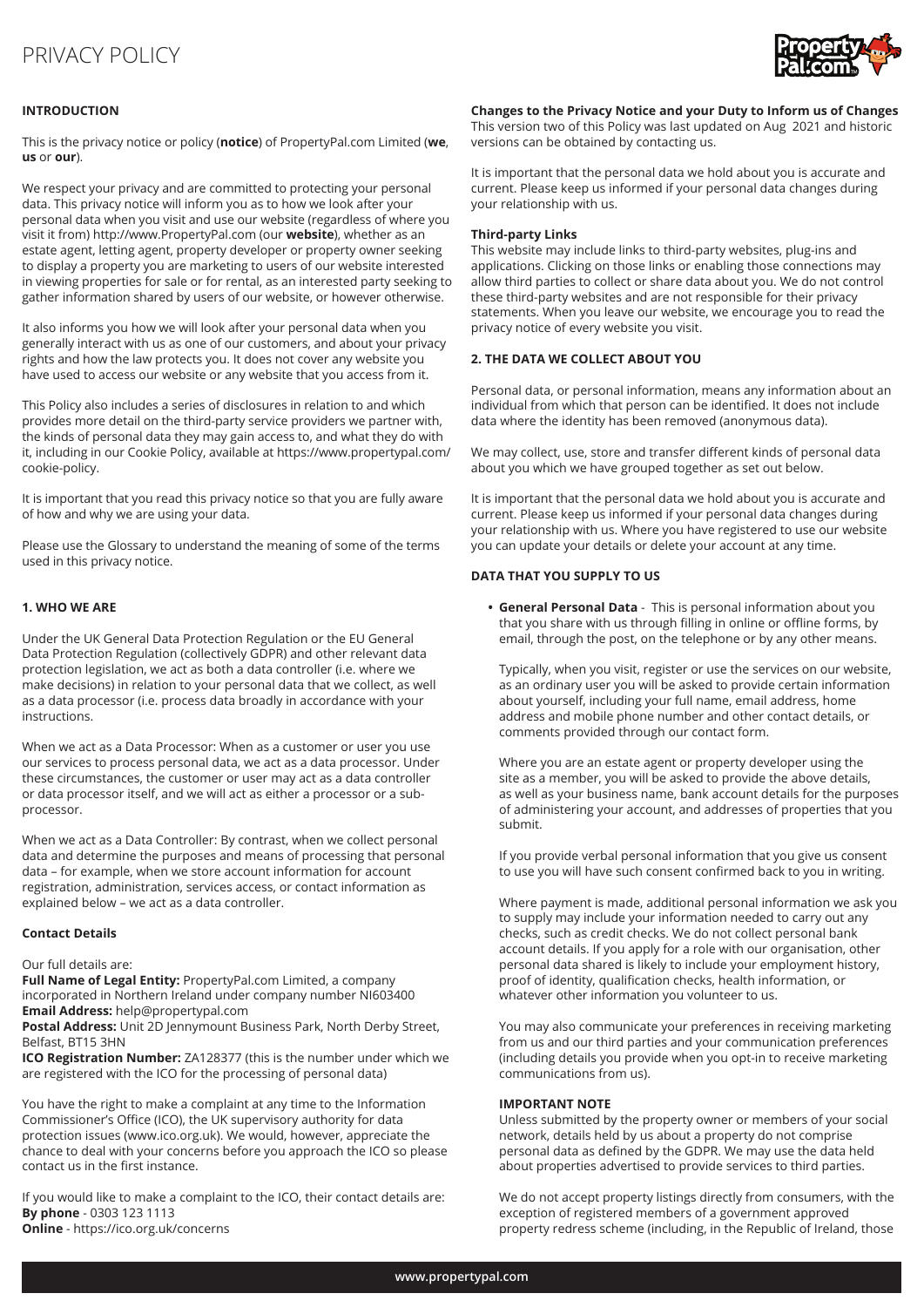licensed by the Property Services Regulatory Authority). If you are the owner of a property being displayed for sale or for rent on our website this is because the agent you have chosen to use for the sale or the letting of your property has a contract with us to display the details of your property on our website and thereby place the information about your property fully in the public domain.

If the agent you have chosen to use for the sale or the letting of your property has a contract with us and has not elected to display the details of your property on our website, you can request for such details to be displayed via the agent.

- **• Marketing Data:** You may also communicate your preferences in receiving marketing from us and our third parties and your communication preferences (including details you provide when you opt-in to receive marketing communications from us).
- **• Project Specific Personal Data:** This also includes specific personal data that we may gain technical access to (from you) through the services that we provide for you, including where we host websites or software solutions on your behalf, and can include numerous different kinds of personal data, depending on the nature of the databases or other information to which you grant us access. We have a separate data processing agreement that supplements this policy and which applies where we provide hosting services on your behalf.

If you provide verbal personal information that you give us consent to use you will have such consent confirmed back to you in writing.

Where you are sharing personal data that does not directly relate to you (e.g. your representatives that legally act on your behalf), you must ensure you have the consent to do so and have shared this Notice with that person/those people.

# **PERSONAL DATA THAT WE COLLECT**

- **• Telephone Recordings**  Telephone conversations may be recorded to improve training and to ensure a high level of consistent customer service.
- **• CCTV**  We may use CCTV cameras on our premises and may record footage of you where you attend our premises in person, and use such footage as required in our legitimate interests, including to ensure the safety and well-being of our staff.
- **• Technical Data** We may use the following technical services to gather technical data as set out in our Cookie Policy from time to time, available at https://www.propertypal.com/cookie-policy.

# **INFORMATION WE RECEIVE FROM THIRD-PARTIES**

- **• Business Partners** where we have formal relationships with business partners who may introduce new customers or sales opportunities to us, personal data would include personal contact details, information on the areas of interest and data required to fulfil a request, product or service. This would include referrals from estate agents, personal referrals, and referrals from our affiliated company, PropertyPal Mortgages Limited.
- **• Social Media**  where you have responded to a promotional item or offer from us through social media facilities such as Facebook, LinkedIn etc., we can receive profile information about you which can include your name, address, telephone number(s) and/or your business contact details. This information would be used to respond to your interest, to fulfil a request from you and/or to send you future information and offers, where you have given clear consent to do so.
- **• Publicly Available Information** we may collect personal information about you from publicly available sources. This can include your name, address and other publicly available information. As far as passible, we ensure that where any third-parties are involved in suppling such information, that they are compliant to do so. This may include credit reference agencies such as Experian or public registers such as the Companies House registry or the Electoral Register.

**• Other** - from time to time, we may receive personal information from other sources. We will always endeavour to ensure such information is provided from reputable sources, who are GDPR compliant to do so.

We may also collect, use and share **Aggregated Data** such as statistical or demographic data for any purpose. Aggregated Data may be derived from your personal data but is not considered personal data in law as this data does not directly or indirectly reveal your identity. For example, we may aggregate your Usage Data to calculate the percentage of users accessing a specific website feature. However, if we combine or connect Aggregated Data with your personal data so that it can directly or indirectly identify you, we treat the combined data as personal data which will be used in accordance with this privacy notice.

We do not collect any **Special Categories of Personal Data** about you (including details about your race or ethnicity, religious or philosophical beliefs, sex life, sexual orientation, political opinions, trade union membership, information about your health and genetic and biometric data). Nor do we collect any information about criminal convictions and offences.

# **If you fail to provide personal data**

Where we need to collect personal data by law, or under the terms of a contract we have with you and you fail to provide that data when requested, we may not be able to perform the contract we have or are trying to enter into with you (for example, to provide you with services). In this case, we may have to cancel a service you have with us but we will notify you if this is the case at the time.

#### **Cookies**

A Cookie is a small text file that is added to your device's hard drive by a web server within our domain. Cookies cannot used to run software programs or add a virus to your device. They are unique to you and avoid you having to input the same information and preferences each time you visit our web site(s). For more information on the cookies used by our website, please see our Cookies Policy which is available at: https://www. propertypal.com/cookie-policy.

Our website's servers automatically record 'log files' containing information about the volume and characteristics of our website's website traffic (e.g. IP address, numbers of pages viewed, length of time spent on our website). Log files are used to build pictures of how our website is used that help to monitor and improve the service provided by our website. You cannot be identified from your log files.

# **3. HOW WE USE YOUR PERSONAL DATA**

We will only use your personal data when the law allows us to. Most commonly, we will use your personal data in the following circumstances:

- Where we need to perform the contract we are about to enter into or have entered into with you, for the purposes contemplated in any separate terms of use for our website that you have entered into, including for the purposes set out in the "Our Standard Business Operations" section below.
- Where it is necessary for our legitimate interests (or those of a third party) and your interests and fundamental rights do not override those interests.
- Where we need to comply with a legal or regulatory obligation.

Generally we do not rely on consent as a legal basis for processing your personal data other than in relation to sending third party direct marketing communications to you via email or text message (which is something that we do not typically do). If we do implement direct marketing in future, and you have consented to this, you have the right to withdraw consent to marketing at any time by contacting us.

We may process your personal data for more than one lawful ground depending on the specific purpose for which we are using your data. Please contact us if you need details about the specific legal ground we are relying on to process your personal data.

# **Our Standard Business Operations:**

- To provide the services that we contract to do so with you;
- To provide you with information that you request from us;
- To confirm your identity as a natural living person; and
- As part of our billing, payments and recovery processes.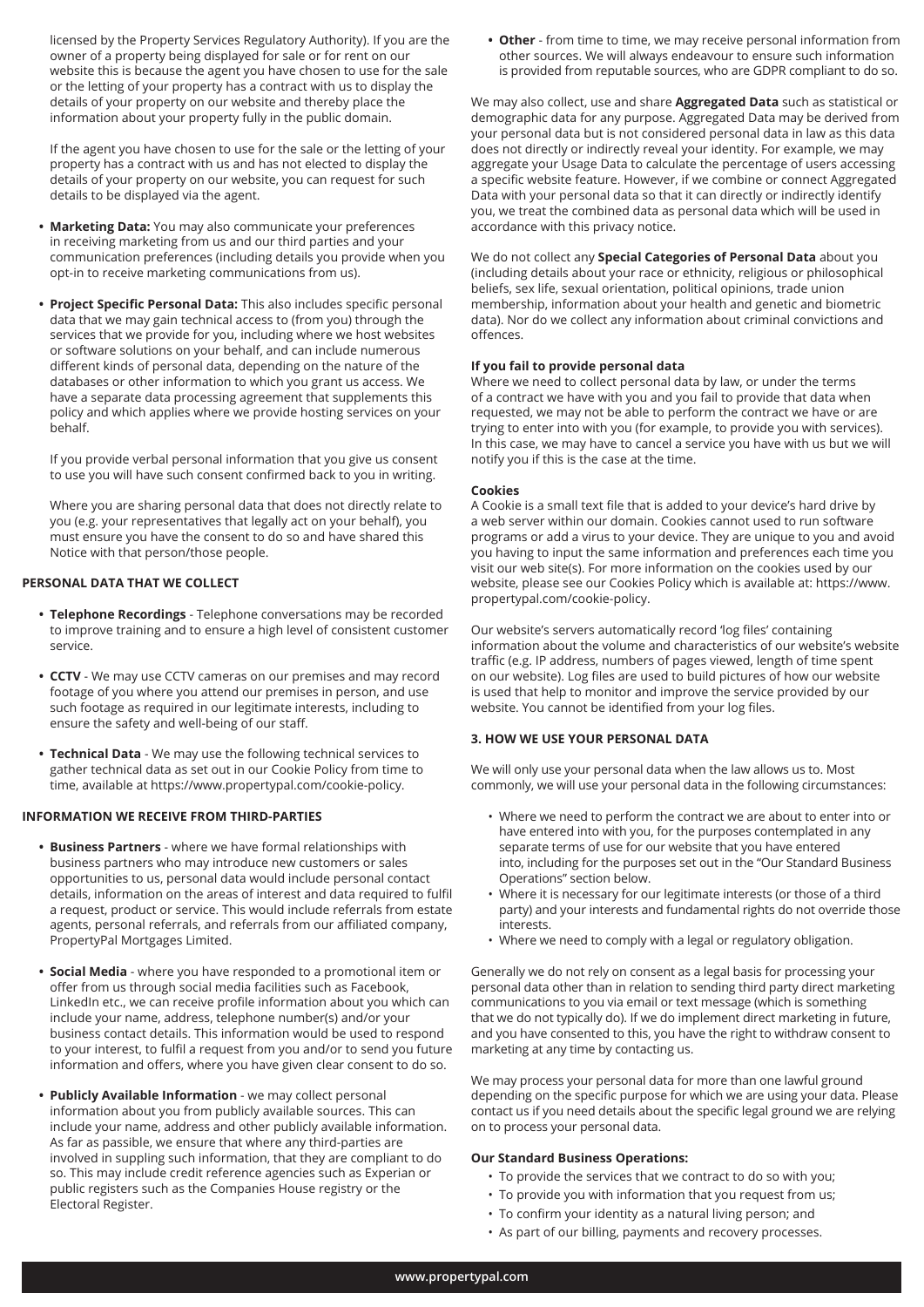#### **Marketing**

We may use your personal data to form a view on what we think you may want or need, or what may be of interest to you. This is how we decide which products, services and offers may be relevant for you (we call this marketing).

We will only send you specific property alerts using our Site in relation to properties that you have subscribed to see.

You will only receive marketing communications from us if you have opted to receive it. This includes where you have consented to being contacted by us by email or telephone to discuss our products or services or other related information.

We strive to provide you with choices regarding personal data uses for marketing and advertising and currently use E-Keeper (and will shortly be migrating to SalesForce) to manage our email correspondence. You can ask us to stop sending you marketing messages at any time by following the opt-out links on any marketing message sent to you or by contacting us, as appropriate, at any time.

Where you opt out of receiving these marketing messages, this will not apply to personal data provided to us as a result of a service purchase, service experience or other transactions.

# **Change of purpose**

We will only use your personal data for the purposes for which we collected it, unless we reasonably consider that we need to use it for another reason and that reason is compatible with the original purpose. If you wish to get an explanation as to how the processing for the new purpose is compatible with the original purpose, please contact us.

If we need to use your personal data for an unrelated purpose, we will notify you and we will explain the legal basis which allows us to do so.

Please note that we may process your personal data without your knowledge or consent, in compliance with the above rules, where this is required or permitted by law.

# **Legal requirements**

We will keep and use your data in terms of any legal or regulatory requirements that we have and can use your data to protect our legal position, if legal action is required, including the recovery of any outstanding debts.

By way of further example, we will share your personal data with the relevant agencies and without notice, where we are requested to or suspect fraudulent activities, money laundering, terrorist related activities.

# **Enhancing our Services**

We may use personal data (other than that comprised in private personal data) for the purposes of providing, enhancing, or improving our services.

# **Website Administration and Customisation**

We may use the information we collect about you for a variety of website administration and customisation purposes. For example, we use your information to process your registration request, provide you with services and communications that you have requested, send you email updates and other communications, customise features and advertising that appear on our websites, deliver our websites content to you, measure website traffic, measure user interests and traffic patterns, and improve our websites and the services and features offered via our websites.

# **Children under thirteen**

Our website and services are not intended to be used by children under 13 years old. We will never knowingly collect data from or on children below 13 years old. If you become aware of such a child (or another person) supplying data on that child to us, please contact us.

# **4. DISCLOSURES OF YOUR PERSONAL DATA**

We may have to share your personal data with the categories of data processors or data controllers set out below for the purposes set out in paragraph 4 above, or otherwise below.

# **General Disclosures**

- with any member of our group, which means our subsidiaries, our ultimate holding company and its subsidiaries, as defined in section 1159 of the Companies Act 2006, or our affiliated companies, including PropertyPal Mortgages Limited;
- with HM Revenue & Customs, regulators and other authorities acting as processors or joint controllers based in the United Kingdom who require reporting of processing activities in certain circumstances;
- with anyone, where your data has been disclosed to us for the purposes of public advertising on our website, on the basis outlined above;
- with third party purchasers, if we buy, sell or merge any business or assets of our business and are required to share data as part of the buying, selling or merger agreement. or if our assets are acquired by a third-party, and data is transferred as part of the purchased assets. If any such change happens, we will ensure that it is under terms that preserve the confidentiality of your personal data, and we will notify you on our website or by email before any transfer of your personal data. Any purchaser would be bound by the terms of this notice as regards your data;
- with professional advisers acting as processors or joint controllers including lawyers, bankers, auditors and insurers based in the European Union or United Kingdom who provide consultancy, banking, legal, insurance and accounting services, where they have a need to know same for any of the purposes set out above; or
- with reputable and trusted third-parties where we have asked them to contact you on our behalf, where you have given us consent, it is part of our contractual agreement, is a legal requirement or there is clear legitimate interest between us(these services may include sending you email, calling you by telephone, sending you information through the post etc); and
- with specific selected third parties, determined by us, if you breach any agreement with us, including so as to enforce our rights against you, including credit-reference agencies, debt-collection firms or service providers, solicitors or barristers and law enforcement agencies (if applicable);
- with service providers acting as processors based in the European Union or United Kingdom who provide IT and system administration services. Below we have set out a non-exhaustive list of the critical third-party services providers whose software and services we utilise, and with whom your account might otherwise interact, and a brief note of how we use them.
	- **Email Marketing Providers:** We may use your personal data in marketing communications, as noted above, and collaborate with e-mail marketing services providers, e.g. Mailchimp to manage and send e-mails to you, where you have opted in to receiving them. You can unsubscribe directly from any mailing list using the unsubscribe links provided within emails.
- **Payment Processors:** We may use third-party services for payment processing (e.g. payment processors) or payment analytics, for example, Stripe. Any payment processor we use will adhere to the standards set by PCI-DSS as managed by the PCI Security Standards Council, which is a joint effort of brands like Visa, Mastercard, American Express and Discover. PCI-DSS requirements help ensure the secure handling of payment information.
- **Remarketing Providers:** We use third-party vendors' remarketing services to advertise on third-party websites to you after visiting our website(s). These third-party vendors collect information about your activity on our website to enable us to: (a) measure and analyse traffic and browsing activity on our site; (b) show advertisements for our products or services to you on third-party websites; (c) measure and analyse the performance of our advertising campaigns.

Some third-party vendors may use non-cookie technologies that may not be impacted by browser settings that block cookies. Your browser may not permit you to stop such technologies. You can use the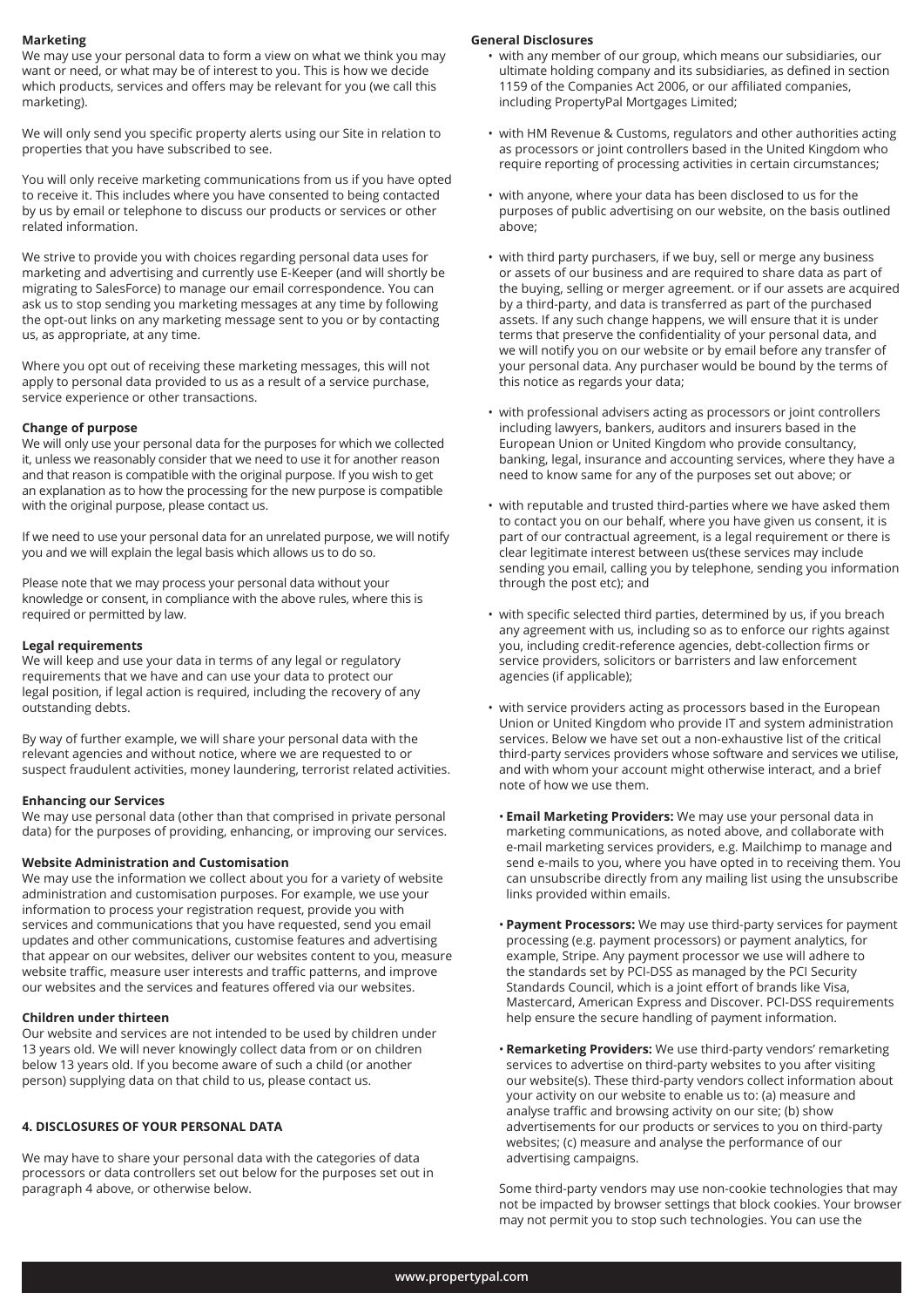following third-party tools to decline the collection and use of information to serve you interest-based advertising:

a. The NAI's opt-out platform: http://www.networkadvertising.org/choices/ b. The EDAA's opt-out platform http://www.youronlinechoices.com/ c. The DAA's opt-out platform: http://optout.aboutads.info/?c=2&lang=EN

We may share information, such as hashed e-mail addresses (if available) or other online identifiers collected on our website with these third-party vendors. This identification allows these third-party vendors to recognise and deliver ads to you across devices and browsers. To read more about the technologies used by these third-party vendors and their cross-device capabilities, please refer to the Privacy Policy of each vendor.

- **Hosting & Backend Infrastructure:** We use this type of service to host data and provide the Service. These are protected by standard authentication and authorisation provided elsewhere.
- **Infrastructure Monitoring:** We use this type of service to monitor our applications and the site, to detect issues with and measure performance, operation, uptime, maintenance, and usage. The personal data that is processed depends upon the implementation of these services and may include log centralisation and application usage.
- **Customer Feedback and Support Management:** We use this type of service to manage any customer feedback and support, including feature requests and roadmap insights. The personal data processed depends on what is offered by you when using the site.
- **Service Applications:** We also use third-party service providers to better our services, including reCAPTCHA, an invisible captcha service operated by Google, Inc. The reCAPTCHA service may collect information from you and your Device for security purposes.
- **Analytical Service Applications:** We may share appropriate information with providers in order to analyse our website traffic to improve products and services.
- **Support Platform:** We may share information with our support platform provider, SalesForce, where you contact us via social media or via our helpdesk email, and a record is created in of your email address, name or social media profile name, to see a history of contact between you and our support team.

We require all third parties to respect the security of your personal data and to treat it in accordance with the law. We do not allow our third-party service providers to use your personal data for their own purposes and only permit them to process the minimal personal data required for specified purposes and in accordance with our instructions. We may also share personal data with your permission, so we can perform services you have requested, or use it in other ways you may have authorised.

We do not share, sell, rent, or trade personal data with third parties for their commercial purposes.

# **Third-party marketing**

We will get your express opt-in consent before we share your personal data with any company outside of our own (or our affiliated companies) for marketing purposes.

If you have consented, we may provide your information to carefully screened third parties for the purposes detailed above, including advertisers, estate agents and advertising networks that require the data to select and serve relevant adverts to you and others. We do not disclose information about identifiable individuals to our advertisers, but we may provide them with aggregate information about our users (for example, we may inform them that 500 men aged under 30 have clicked on their advertisement on any given day). We may also use such aggregate information to help advertisers reach the kind of audience they want to target (for example, women in BT1). We may make use of the personal data we have collected from you to enable us to comply with our advertisers' wishes by displaying their advertisement to that target audience.

#### **5. INTERNATIONAL TRANSFERS**

The EEA, UK and other countries outside the EEA and the UK have differing data protection laws, some of which may provide lower levels of protection of privacy.

It is sometimes necessary for us to share your personal data to countries outside the UK and EEA. In those cases we will comply with applicable UK and EEA laws designed to ensure the privacy of your personal data (for example by putting in place model clauses designed to secure the privacy of your personal data). For example, we will transfer your personal data to Asana and Google Drive, providers of third-party software services to us, who are located in the USA.

As we are based in the UK we will also transfer your personal data from the EEA (where you are based in the EEA) to the UK.

We will also ensure all protections required by applicable UK and EEA laws are in place before transferring personal data to any organisation or body (or its subordinate bodies) governed by public international law or set up by, or on the basis of, an agreement between two or more countries (international organisations). We may transfer your personal data to the following international organisations insert.

Under data protection laws, we can only transfer your personal data to a country outside the UK/EEA or to an international organisation where:

- in the case of transfers subject to UK data protection law, the UK government has decided the particular country ensures an adequate level of protection of personal data (known as an 'adequacy regulation') further to Article 45 of the UK GDPR;
- in the case of transfers subject to EEA data protection laws, the European Commission has decided that the particular country ensures an adequate level of protection of personal data (known as an 'adequacy decision') further to Article 45 of the EU GDPR;
- there are appropriate safeguards in place, together with enforceable rights and effective legal remedies for you; or
- a specific exception applies under relevant data protection law.

Where we transfer your personal data outside the UK we do so on the basis of an adequacy regulation or (where such is not available) insert, e.g. legally-approved standard data protection clauses recognised or issued further to Article 46(2) of the UK GDPR. In the event we cannot or choose not to continue to rely on either of those mechanisms at any time we will not transfer your personal data outside the UK unless we can do so on the basis of an alternative mechanism or exception provided by UK data protection law.

Where we transfer your personal data outside the EEA we do so on the basis of the UK interim bridge or an adequacy decision or (where such is not available) insert, e.g. legally-approved standard data protection clauses issued further to Article 46(2) of the EU GDPR. In the event we cannot or choose not to continue to rely on either of those mechanisms at any time we will not transfer your personal data outside the EEA unless we can do so on the basis of an alternative mechanism or exception provided by applicable data protection law.

Any changes to the destinations to which we send personal data or in the transfer mechanisms we use to transfer personal data internationally will be notified to you in accordance with the Section 10 on 'Changes to this Notice' below.

# **6. DATA SECURITY**

We have put in place appropriate security measures to prevent your personal data from being accidentally lost, used or accessed in an unauthorised way, altered or disclosed. In addition, we limit access to your personal data to those employees, agents, contractors and other third parties who have a business need to know. They will only process your personal data on our instructions and they are subject to a duty of confidentiality.

We have put in place procedures to deal with any suspected personal data breach and will notify you and any applicable regulator of a breach where we are legally required to do so.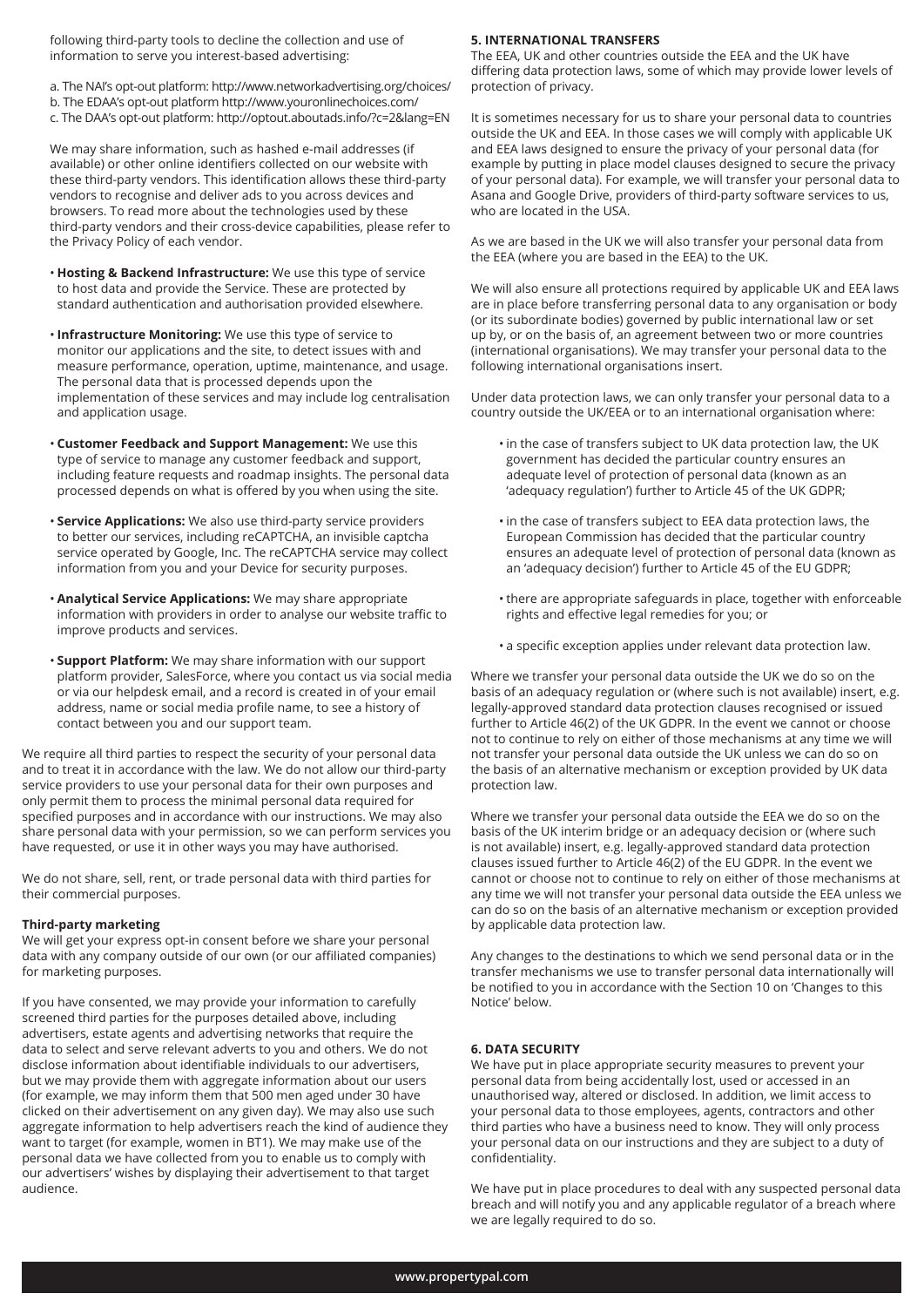No method of transmission, or method of electronic storage, is 100% secure. Although we will take all reasonable measures to protect your personal data, we cannot guarantee its security. Any transmission is at your own risk.

# **7. DATA RETENTION**

# **How long will you use my Personal Data for?**

We will only retain your personal data for as long as necessary to fulfil the purposes we collected it for, including for the purposes of satisfying any legal, accounting, or reporting requirements.

To determine the appropriate retention period for personal data, we consider the amount, nature, and sensitivity of the personal data, the potential risk of harm from unauthorised use or disclosure of your personal data, the purposes for which we process your personal data and whether we can achieve those purposes through other means, and the applicable legal requirements.

We will keep your personal data for the term you have consented to, the contracted term between us where there is a legitimate interest for us to remain in contact with you, or for the legally required period, whichever is the longest.

By law we have to keep basic information about any of our customers (including contact, identity, financial and transaction data) for six years after you cease being a customer for tax purposes.

# **CHANGING THE INFORMATION HELD**

Registered members of our website can update their information, change settings or cancel their membership at any time to ensure that such information is accurate and kept up-to-date.

In some circumstances you can ask us to delete your data - see Section 8 below for further information.

In some circumstances we may anonymise your personal data (so that it can no longer be associated with you) for research or statistical purposes in which case we may use this information indefinitely without further notice to you.

# **No fee usually required**

You will not have to pay a fee to access your personal data (or to exercise any of the other rights). However, we may charge a reasonable fee if your request is clearly unfounded, repetitive or excessive. Alternatively, we may refuse to comply with your request in these circumstances.

# **What we may need from you**

We may need to request specific information from you to help us confirm your identity and ensure your right to access your personal data (or to exercise any of your other rights). This is a security measure to ensure that personal data is not disclosed to any person who has no right to receive it. We may also contact you to ask you for further information in relation to your request to speed up our response.

# **Time limit to respond**

We try to respond to all legitimate requests within one month. Occasionally it may take us longer than a month if your request is particularly complex or you have made a number of requests. In this case, we will notify you and keep you updated.

# **8. YOUR LEGAL RIGHTS**

Under certain circumstances, you have rights under data protection laws in relation to your personal data. You have the right to:

**Request access** to your personal data (commonly known as a "data subject access request"). This enables you to receive a copy of the personal data we hold about you and to check that we are lawfully processing it.

**Request correction** of the personal data that we hold about you. This enables you to have any incomplete or inaccurate data we hold about you corrected, though we may need to verify the accuracy of the new data you provide to us.

**Request erasure** of your personal data. This enables you to ask us to delete or remove personal data where there is no good reason for us continuing to process it. You also have the right to ask us to delete or remove your personal data where you have successfully exercised your right to object to processing (see below), where we may have processed your information unlawfully or where we are required to erase your personal data to comply with local law.

Generally, if requested whenever you cancel your membership, we will erase your data within three months of your request, subject to retention of any data which we are required to keep for legal or regulatory reasons (as outlined above).

Please note, however, that we may not always be able to comply with your request of erasure for specific legal reasons which will be notified to you, if applicable, at the time of your request.

**Object to processing** of your personal data where we are relying on a legitimate interest (or those of a third party) and there is something about your particular situation which makes you want to object to processing on this ground as you feel it impacts on your fundamental rights and freedoms. You also have the right to object where we are processing your personal data for direct marketing purposes. In some cases, we may demonstrate that we have compelling legitimate grounds to process your information which override your rights and freedoms.

**Request restriction of processing** of your personal data. This enables you to ask us to suspend the processing of your personal data in the following scenarios: (a) if you want us to establish the data's accuracy; (b) where our use of the data is unlawful but you do not want us to erase it; (c) where you need us to hold the data even if we no longer require it as you need it to establish, exercise or defend legal claims; or (d) you have objected to our use of your data but we need to verify whether we have overriding legitimate grounds to use it.

**Request the transfer** of your personal data to you or to a third party. We will provide to you, or a third party you have chosen, your personal data in a structured, commonly used, machine-readable format. Note that this right only applies to automated information which you initially provided consent for us to use or where we used the information to perform a contract with you.

**Withdraw consent at any time** where we are relying on consent to process your personal data. However, this will not affect the lawfulness of any processing carried out before you withdraw your consent. If you withdraw your consent, we may not be able to provide certain products or services to you. We will advise you if this is the case at the time you withdraw your consent.

If you wish to exercise any of the rights set out above, please contact us.

You will not have to pay a fee to access your personal data (or to exercise any of the other rights). However, we may charge a reasonable fee if your request is clearly unfounded, repetitive or excessive. Alternatively, we may refuse to comply with your request in these circumstances.

Where you exercise one of your rights, we may need to request specific information from you to help us confirm your identity and ensure your right to exercise such rights. This is a security measure to ensure that personal data is not disclosed to any person who has no right to receive it. We may also contact you to ask you for further information in relation to your request to speed up our response.

We try to respond to all legitimate requests within one month. Occasionally it may take us longer than a month if your request is particularly complex or you have made a number of requests. In this case, we will notify you and keep you updated.

# **9. HOW DO YOU RESPOND TO COMPELLED DISCLOSURE REQUIREMENTS?**

We may disclose personal data or other information we collect about you to law enforcement in response to a valid subpoena, court order, warrant, or similar governmental order, or when we believe in good faith that disclosure is reasonably necessary to protect our property or rights, or those of third parties or the public at large.

In complying with court orders and similar legal processes, we strive for